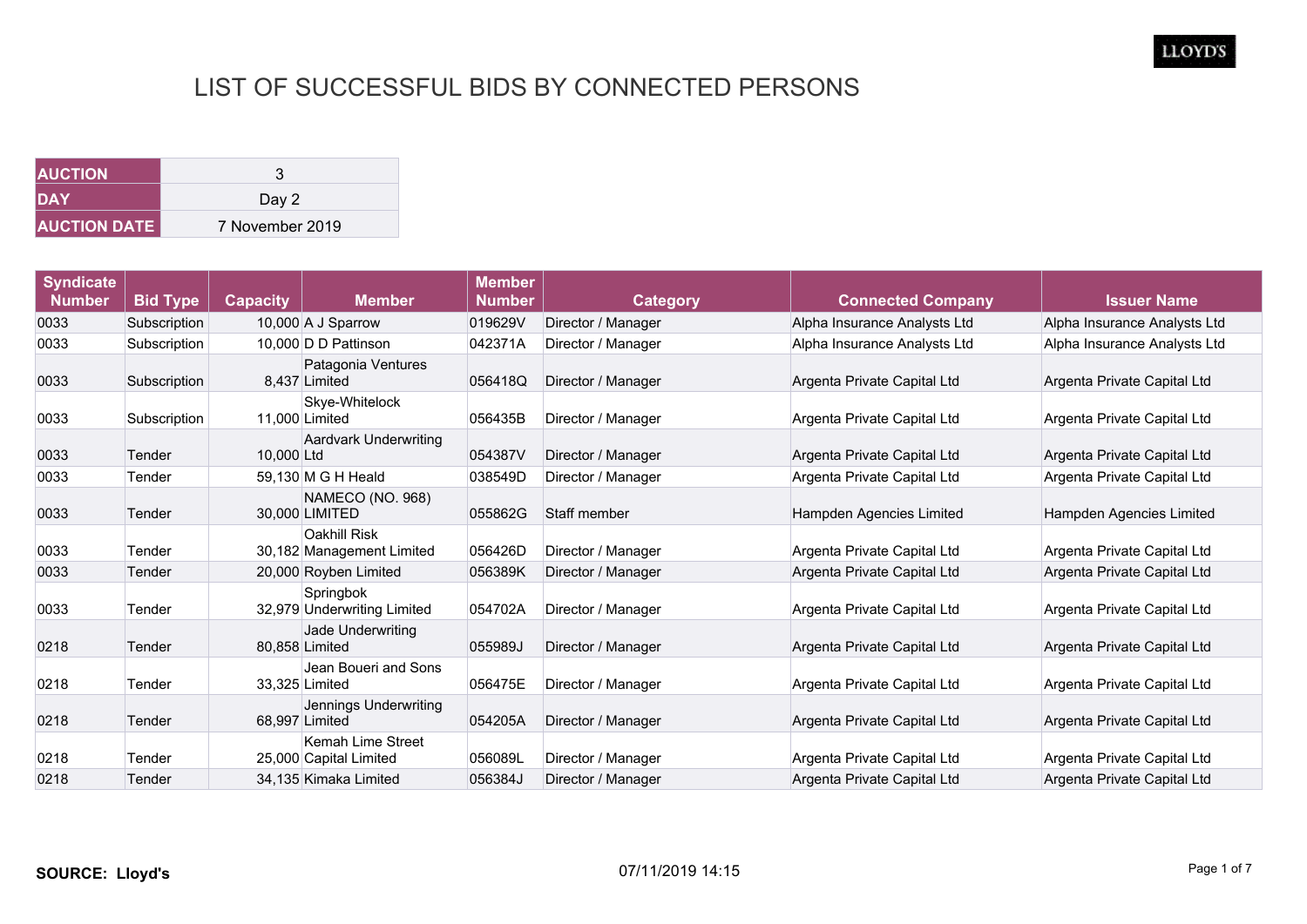| <b>Syndicate</b> |                 |                                                  | <b>Member</b> |                    |                              |                              |
|------------------|-----------------|--------------------------------------------------|---------------|--------------------|------------------------------|------------------------------|
| <b>Number</b>    | <b>Bid Type</b> | <b>Capacity</b><br><b>Member</b>                 | <b>Number</b> | <b>Category</b>    | <b>Connected Company</b>     | <b>Issuer Name</b>           |
|                  |                 | Kling Investment                                 |               |                    |                              |                              |
| 0218             | Tender          | 135,000 Limited                                  | 054712F       | Director / Manager | Argenta Private Capital Ltd  | Argenta Private Capital Ltd  |
| 0218             | Tender          | 259,263 LAF Capital Limited                      | 055539H       | Director / Manager | Argenta Private Capital Ltd  | Argenta Private Capital Ltd  |
| 0218             | Tender          | 50,000 Monksfield LLP                            | 055476Q       | Director / Manager | Argenta Private Capital Ltd  | Argenta Private Capital Ltd  |
| 0218             | Tender          | Morningside Capital<br>12,066 Limited            | 056444Z       | Director / Manager | Argenta Private Capital Ltd  | Argenta Private Capital Ltd  |
| 0218             | Tender          | <b>Mottram Underwriting</b><br>121.876 Limited   | 054230V       | Director / Manager | Argenta Private Capital Ltd  | Argenta Private Capital Ltd  |
| 0218             | Tender          | 75,000 Munnimore Limited                         | 056513F       | Director / Manager | Argenta Private Capital Ltd  | Argenta Private Capital Ltd  |
| 0218             | Tender          | <b>Norfolk Underwriting</b><br>46,617 Limited    | 054500X       | Director / Manager | Argenta Private Capital Ltd  | Argenta Private Capital Ltd  |
| 0218             | Tender          | Oakbrook Underwriting<br>352,561 LLP             | 055987N       | Director / Manager | Argenta Private Capital Ltd  | Argenta Private Capital Ltd  |
| 0218             | Tender          | <b>Oakhill Risk</b><br>19,456 Management Limited | 056426D       | Director / Manager | Argenta Private Capital Ltd  | Argenta Private Capital Ltd  |
| 0218             | Tender          | 25,000 Palm Energy Limited                       | 056482F       | Director / Manager | Argenta Private Capital Ltd  | Argenta Private Capital Ltd  |
| 0218             | Tender          | 155,455 Panicault Limited                        | 056094V       | Director / Manager | Argenta Private Capital Ltd  | Argenta Private Capital Ltd  |
| 0218             | Tender          | <b>Piedmont Underwriting</b><br>98,715 LLP       | 055918A       | Director / Manager | Argenta Private Capital Ltd  | Argenta Private Capital Ltd  |
| 0218             | Tender          | 150,000 Pitkerro Limited                         | 056355A       | Director / Manager | Argenta Private Capital Ltd  | Argenta Private Capital Ltd  |
| 0218             | Tender          | <b>Rechter Underwriting</b><br>50,000 Limited    | 054857D       | Director / Manager | Argenta Private Capital Ltd  | Argenta Private Capital Ltd  |
| 0318             | Subscription    | Patagonia Ventures<br>10,000 Limited             | 056418Q       | Director / Manager | Argenta Private Capital Ltd  | Argenta Private Capital Ltd  |
| 0318             | Tender          | 28,312 Pitkerro Limited                          | 056355A       | Director / Manager | Argenta Private Capital Ltd  | Argenta Private Capital Ltd  |
| 0386             | Subscription    | <b>Rechter Underwriting</b><br>3,128 Limited     | 054857D       | Director / Manager | Argenta Private Capital Ltd  | Argenta Private Capital Ltd  |
| 0386             | Subscription    | 2.668 Winins LLP                                 | 055680V       | Director / Manager | Argenta Private Capital Ltd  | Argenta Private Capital Ltd  |
| 0386             | Tender          | 45,630 M G H Heald                               | 038549D       | Director / Manager | Argenta Private Capital Ltd  | Argenta Private Capital Ltd  |
| 0386             | Tender          | <b>Oakhill Risk</b><br>5,863 Management Limited  | 056426D       | Director / Manager | Argenta Private Capital Ltd  | Argenta Private Capital Ltd  |
| 0510             | Subscription    | 20,000 A J Sparrow                               | 019629V       | Director / Manager | Alpha Insurance Analysts Ltd | Alpha Insurance Analysts Ltd |
| 0510             | Subscription    | 13,468 Ancama Limited                            | 056419C       | Director / Manager | Argenta Private Capital Ltd  | Argenta Private Capital Ltd  |
| 0510             | Subscription    | 95.500 Munnimore Limited                         | 056513F       | Director / Manager | Argenta Private Capital Ltd  | Argenta Private Capital Ltd  |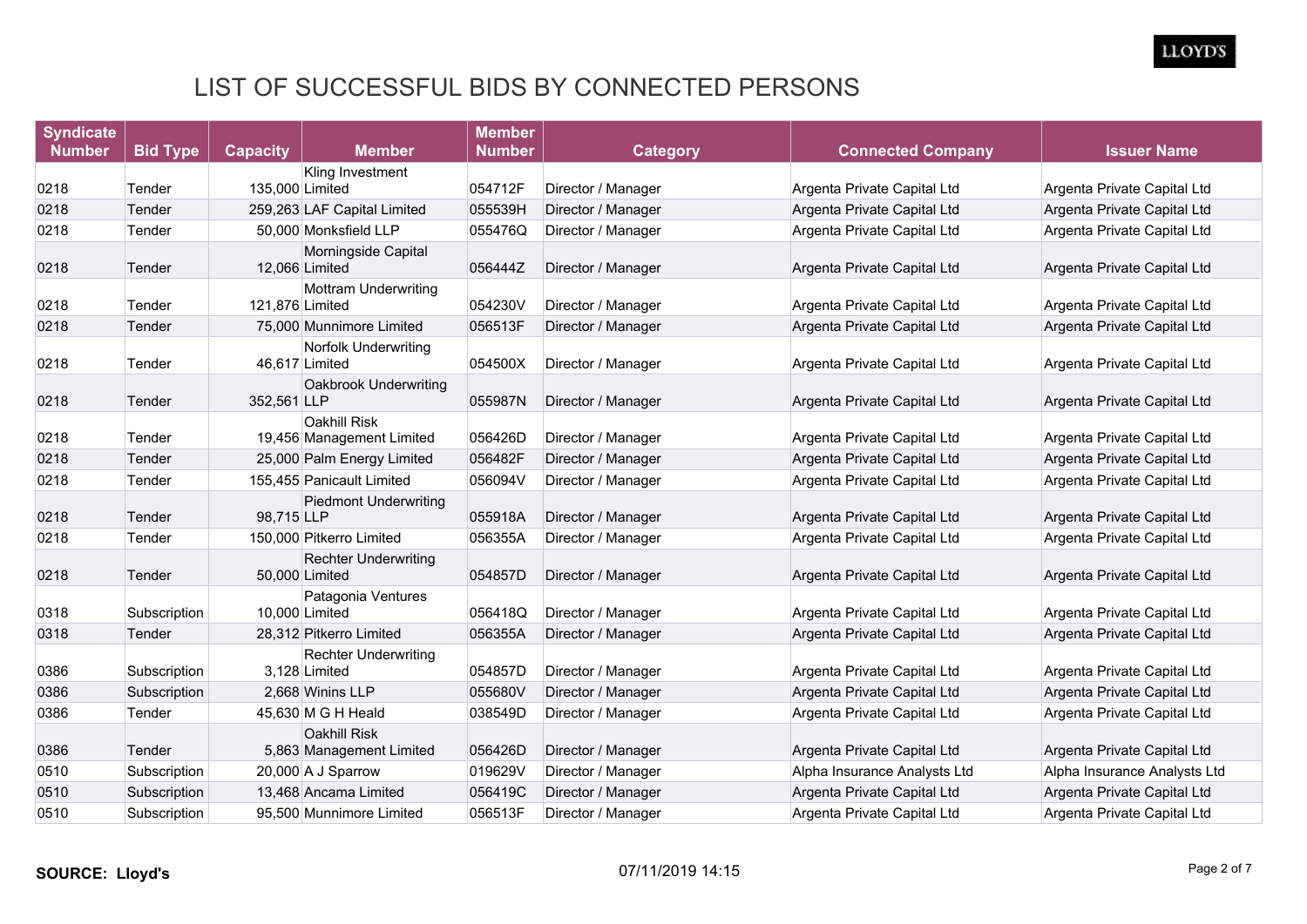| <b>Syndicate</b> |                 |                 |                                                    | <b>Member</b> |                                        |                                    |                                    |
|------------------|-----------------|-----------------|----------------------------------------------------|---------------|----------------------------------------|------------------------------------|------------------------------------|
| <b>Number</b>    | <b>Bid Type</b> | <b>Capacity</b> | <b>Member</b>                                      | <b>Number</b> | <b>Category</b>                        | <b>Connected Company</b>           | <b>Issuer Name</b>                 |
|                  |                 |                 | Patagonia Ventures                                 |               |                                        |                                    |                                    |
| 0510             | Subscription    |                 | 9,913 Limited                                      | 056418Q       | Director / Manager                     | Argenta Private Capital Ltd        | Argenta Private Capital Ltd        |
| 0510             | Tender          | 10,000 Ltd      | <b>Aardvark Underwriting</b>                       | 054387V       | Director / Manager                     | Argenta Private Capital Ltd        | Argenta Private Capital Ltd        |
| 0510             | Tender          |                 | <b>Bertram Underwriting</b><br>30,211 Partners LLP | 055273D       | Director / Manager                     | Argenta Private Capital Ltd        | Argenta Private Capital Ltd        |
| 0510             | Tender          | 145,047 Limited | Carrick Capital (UK)                               | 054651H       | Director / Manager                     | Argenta Private Capital Ltd        | Argenta Private Capital Ltd        |
| 0510             | Tender          | 22.500 LLP      | d'Ambrumenil No 125                                | 055198D       | Staff member                           | Hampden Agencies Limited           | Hampden Agencies Limited           |
| 0510             | Tender          |                 | 500,000 ICP Capital Limited                        | 055027B       | Body corporate under common<br>control | <b>ICP General Partner Limited</b> | <b>ICP General Partner Limited</b> |
| 0510             | Tender          |                 | Jennings Underwriting<br>81,636 Limited            | 054205A       | Director / Manager                     | Argenta Private Capital Ltd        | Argenta Private Capital Ltd        |
| 0510             | Tender          |                 | 130,000 M G H Heald                                | 038549D       | Director / Manager                     | Argenta Private Capital Ltd        | Argenta Private Capital Ltd        |
| 0510             | Tender          |                 | 4,739 M R P Doughty                                | 033400Z       | Director / Manager                     | Argenta Private Capital Ltd        | Argenta Private Capital Ltd        |
| 0510             | Tender          |                 | NAMECO (NO.811)<br>29,948 LIMITED                  | 054916E       | Director / Manager                     | Hampden Agencies Limited           | Hampden Agencies Limited           |
| 0510             | Tender          |                 | <b>Oakhill Risk</b><br>25,562 Management Limited   | 056426D       | Director / Manager                     | Argenta Private Capital Ltd        | Argenta Private Capital Ltd        |
| 0510             | Tender          |                 | <b>Real Alternatives</b><br>53,812 Limited         | 056076B       | Director / Manager                     | Argenta Private Capital Ltd        | Argenta Private Capital Ltd        |
| 0510             | Tender          | 115,000 Limited | Silver Lining 55                                   | 054213J       | Director / Manager                     | Argenta Private Capital Ltd        | Argenta Private Capital Ltd        |
| 0510             | Tender          |                 | Skye-Whitelock<br>18,500 Limited                   | 056435B       | Director / Manager                     | Argenta Private Capital Ltd        | Argenta Private Capital Ltd        |
| 0510             | Tender          |                 | Springbok<br>24,825 Underwriting Limited           | 054702A       | Director / Manager                     | Argenta Private Capital Ltd        | Argenta Private Capital Ltd        |
| 0557             | Subscription    | 250,000 Limited | Carrick Capital (UK)                               | 054651H       | Director / Manager                     | Argenta Private Capital Ltd        | Argenta Private Capital Ltd        |
| 0557             | Subscription    | 100,000 Limited | Jennings Underwriting                              | 054205A       | Director / Manager                     | Argenta Private Capital Ltd        | Argenta Private Capital Ltd        |
| 0557             | Subscription    |                 | Patagonia Ventures<br>5.570 Limited                | 056418Q       | Director / Manager                     | Argenta Private Capital Ltd        | Argenta Private Capital Ltd        |
| 0609             | Subscription    |                 | 13.030 Ancama Limited                              | 056419C       | Director / Manager                     | Argenta Private Capital Ltd        | Argenta Private Capital Ltd        |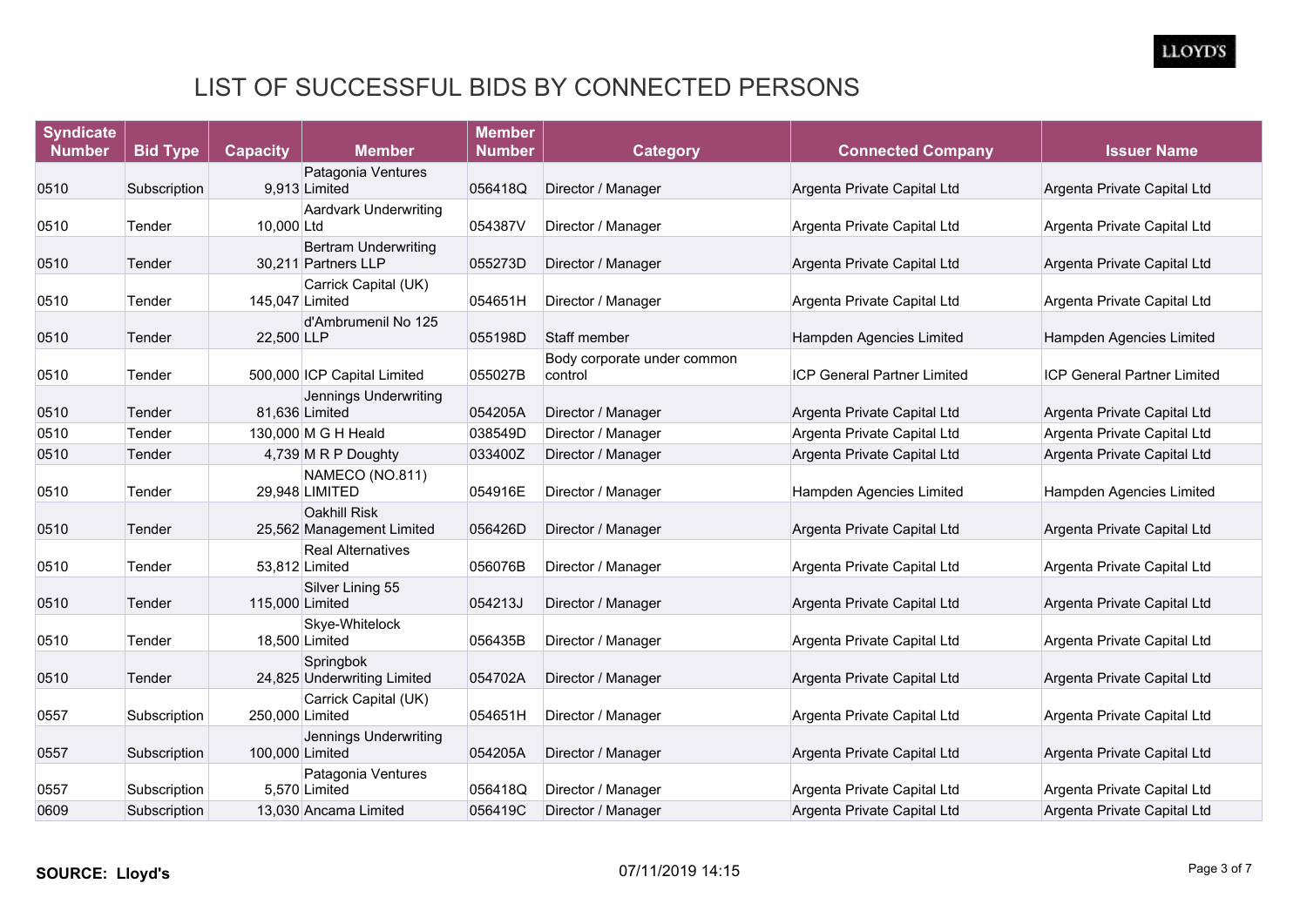| <b>Syndicate</b> |                 |                 |                                                    | <b>Member</b> |                                        |                                    |                                    |
|------------------|-----------------|-----------------|----------------------------------------------------|---------------|----------------------------------------|------------------------------------|------------------------------------|
| <b>Number</b>    | <b>Bid Type</b> | <b>Capacity</b> | <b>Member</b>                                      | <b>Number</b> | <b>Category</b>                        | <b>Connected Company</b>           | <b>Issuer Name</b>                 |
|                  |                 |                 | <b>Chedid Nameco</b>                               |               |                                        |                                    |                                    |
| 0609             | Subscription    |                 | 25,000 Limited                                     | 056676Z       | Director / Manager                     | Argenta Private Capital Ltd        | Argenta Private Capital Ltd        |
| 0609             | Subscription    |                 | 320,938 ICP Capital Limited                        | 055027B       | Body corporate under common<br>control | <b>ICP General Partner Limited</b> | <b>ICP General Partner Limited</b> |
| 0609             | Subscription    |                 | Patagonia Ventures<br>863 Limited                  | 056418Q       | Director / Manager                     | Argenta Private Capital Ltd        | Argenta Private Capital Ltd        |
| 0609             | Tender          | 10,000 Ltd      | <b>Aardvark Underwriting</b>                       | 054387V       | Director / Manager                     | Argenta Private Capital Ltd        | Argenta Private Capital Ltd        |
| 0609             | Tender          |                 | <b>Kemah Lime Street</b><br>93,480 Capital Limited | 056089L       | Director / Manager                     | Argenta Private Capital Ltd        | Argenta Private Capital Ltd        |
| 0609             | Tender          |                 | 49,856 M G H Heald                                 | 038549D       | Director / Manager                     | Argenta Private Capital Ltd        | Argenta Private Capital Ltd        |
| 0609             | Tender          |                 | <b>Oakhill Risk</b><br>20,959 Management Limited   | 056426D       | Director / Manager                     | Argenta Private Capital Ltd        | Argenta Private Capital Ltd        |
| 0609             | Tender          |                 | Skye-Whitelock<br>8,823 Limited                    | 056435B       | Director / Manager                     | Argenta Private Capital Ltd        | Argenta Private Capital Ltd        |
| 0609             | Tender          |                 | Springbok<br>18,101 Underwriting Limited           | 054702A       | Director / Manager                     | Argenta Private Capital Ltd        | Argenta Private Capital Ltd        |
| 0609             | Tender          |                 | 9,567 Stephen Mark Wilcox                          | 025474G       | Director / Manager                     | Hampden Agencies Limited           | Hampden Agencies Limited           |
| 0623             | Subscription    |                 | 736,617 ICP Capital Limited                        | 055027B       | Body corporate under common<br>control | <b>ICP General Partner Limited</b> | ICP General Partner Limited        |
| 0623             | Tender          |                 | 63,549 M G H Heald                                 | 038549D       | Director / Manager                     | Argenta Private Capital Ltd        | Argenta Private Capital Ltd        |
| 0623             | Tender          |                 | 6,953 M R P Doughty                                | 033400Z       | Director / Manager                     | Argenta Private Capital Ltd        | Argenta Private Capital Ltd        |
| 0623             | Tender          |                 | NAMECO (NO.811)<br>13,784 LIMITED                  | 054916E       | Director / Manager                     | Hampden Agencies Limited           | Hampden Agencies Limited           |
| 0623             | Tender          |                 | <b>Oakhill Risk</b><br>25,547 Management Limited   | 056426D       | Director / Manager                     | Argenta Private Capital Ltd        | Argenta Private Capital Ltd        |
| 0623             | Tender          |                 | Skye-Whitelock<br>10,255 Limited                   | 056435B       | Director / Manager                     | Argenta Private Capital Ltd        | Argenta Private Capital Ltd        |
| 0623             | Tender          |                 | Springbok<br>16,177 Underwriting Limited           | 054702A       | Director / Manager                     | Argenta Private Capital Ltd        | Argenta Private Capital Ltd        |
| 0727             | Subscription    |                 | 7,000 Stephen Mark Wilcox                          | 025474G       | Director / Manager                     | Hampden Agencies Limited           | Hampden Agencies Limited           |
| 0727             | Tender          | 5.000 Ltd       | <b>Aardvark Underwriting</b>                       | 054387V       | Director / Manager                     | Argenta Private Capital Ltd        | Argenta Private Capital Ltd        |
| 1176             | Tender          |                 | 4,368 Stephen Mark Wilcox                          | 025474G       | Director / Manager                     | Hampden Agencies Limited           | Hampden Agencies Limited           |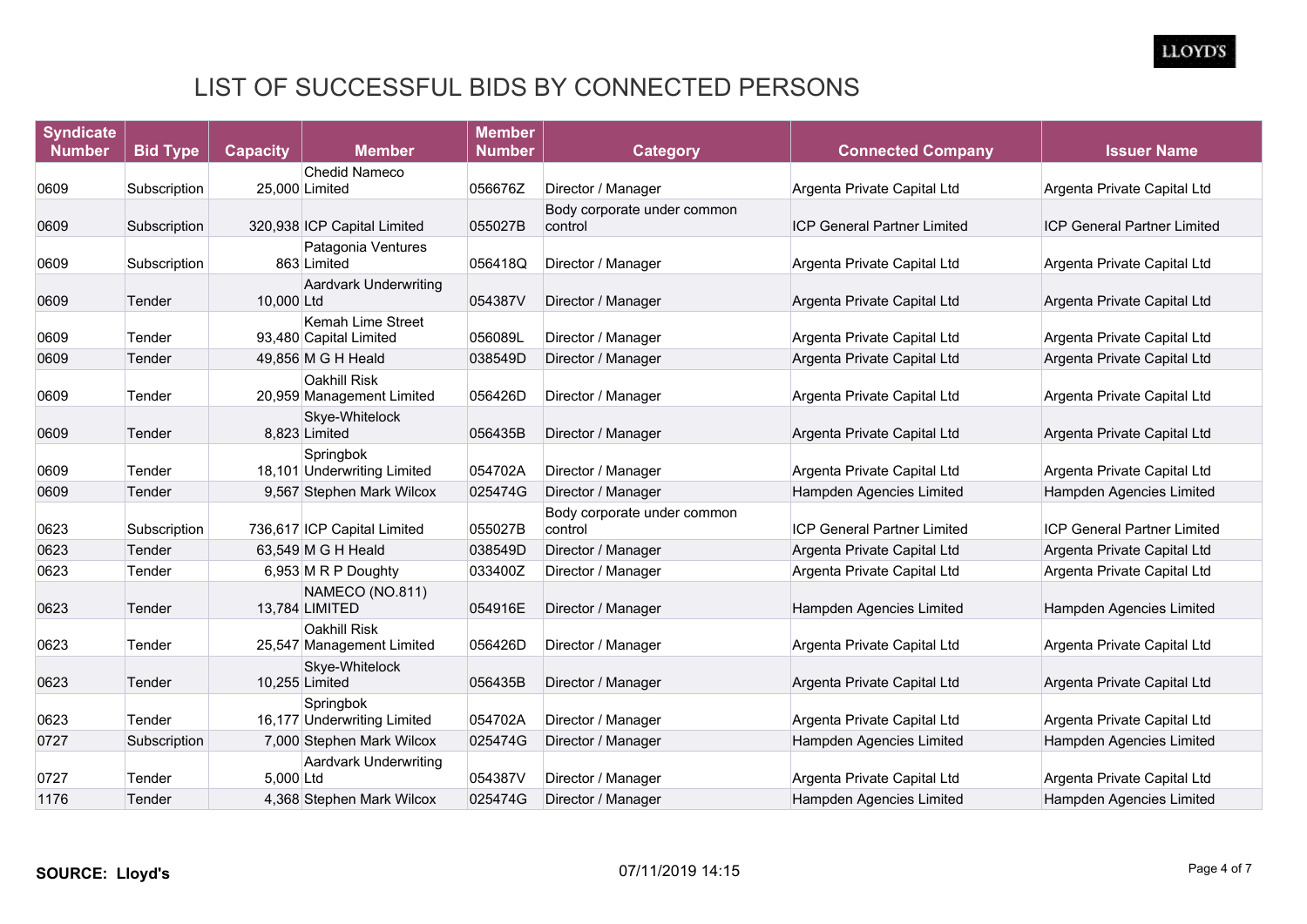| <b>Syndicate</b> |                 |                 |                                                           | <b>Member</b> |                                       |                                       |                              |
|------------------|-----------------|-----------------|-----------------------------------------------------------|---------------|---------------------------------------|---------------------------------------|------------------------------|
| <b>Number</b>    | <b>Bid Type</b> | <b>Capacity</b> | <b>Member</b>                                             | <b>Number</b> | <b>Category</b>                       | <b>Connected Company</b>              | <b>Issuer Name</b>           |
|                  |                 |                 | <b>Aardvark Underwriting</b>                              |               |                                       |                                       |                              |
| 1969             | Subscription    | 20,000 Ltd      |                                                           | 054387V       | Director / Manager                    | Argenta Private Capital Ltd           | Argenta Private Capital Ltd  |
| 1969             | Subscription    |                 | 20,000 Crowe Capital Limited                              | 054065J       | Director / Manager                    | Argenta Private Capital Ltd           | Argenta Private Capital Ltd  |
| 1969             | Subscription    |                 | 30,000 Munnimore Limited                                  | 056513F       | Director / Manager                    | Argenta Private Capital Ltd           | Argenta Private Capital Ltd  |
| 1969             | Subscription    |                 | Patagonia Ventures<br>10,000 Limited                      | 056418Q       | Director / Manager                    | Argenta Private Capital Ltd           | Argenta Private Capital Ltd  |
| 1969             | Subscription    |                 | 250,000 Wiesco Limited                                    | 054345V       | Director / Manager                    | Argenta Private Capital Ltd           | Argenta Private Capital Ltd  |
| 1969             | Tender          |                 | 35,892 D D Pattinson                                      | 042371A       | Director / Manager                    | Alpha Insurance Analysts Ltd          | Alpha Insurance Analysts Ltd |
| 1991             | Subscription    |                 | 50,000 Winins LLP                                         | 055680V       | Director / Manager                    | Argenta Private Capital Ltd           | Argenta Private Capital Ltd  |
| 2010             | Subscription    | 11,000 Limited  | <b>G L Underwriting</b>                                   | 054744A       | Director / Manager                    | Argenta Private Capital Ltd           | Argenta Private Capital Ltd  |
| 2010             | Subscription    |                 | 32,425 Munnimore Limited                                  | 056513F       | Director / Manager                    | Argenta Private Capital Ltd           | Argenta Private Capital Ltd  |
| 2010             | Subscription    | 20.000 LLP      | Palace House<br>International (Two)                       | 055084L       | Council, board or committee<br>member | Council, Board or Committee<br>member | Alpha Insurance Analysts Ltd |
| 2010             | Subscription    | 10,000 Limited  | Patagonia Ventures                                        | 056418Q       | Director / Manager                    | Argenta Private Capital Ltd           | Argenta Private Capital Ltd  |
| 2010             | Tender          |                 | <b>Bertram Underwriting</b><br>25,000 Partners LLP        | 055273D       | Director / Manager                    | Argenta Private Capital Ltd           | Argenta Private Capital Ltd  |
| 2010             | Tender          | 30,402 LLP      | d'Ambrumenil No 125                                       | 055198D       | Staff member                          | Hampden Agencies Limited              | Hampden Agencies Limited     |
| 2010             | Tender          |                 | <b>Oakhill Risk</b><br>10,413 Management Limited          | 056426D       | Director / Manager                    | Argenta Private Capital Ltd           | Argenta Private Capital Ltd  |
| 2010             | Tender          |                 | Springbok<br>7,875 Underwriting Limited                   | 054702A       | Director / Manager                    | Argenta Private Capital Ltd           | Argenta Private Capital Ltd  |
| 2121             | Subscription    |                 | <b>ARGENTA</b><br>UNDERWRITING NO.<br>3,883,005 3 LIMITED | 055062D       | Controlled body corporate             | Argenta Private Capital Ltd           | Argenta Private Capital Ltd  |
| 2121             | Subscription    |                 | 150,000 D J De M Coulthard                                | 021281G       | Staff member                          | Hampden Agencies Limited              | Hampden Agencies Limited     |
| 2121             | Subscription    | 10,000 Limited  | Patagonia Ventures                                        | 056418Q       | Director / Manager                    | Argenta Private Capital Ltd           | Argenta Private Capital Ltd  |
| 2121             | Tender          |                 | <b>Bertram Underwriting</b><br>10.625 Partners LLP        | 055273D       | Director / Manager                    | Argenta Private Capital Ltd           | Argenta Private Capital Ltd  |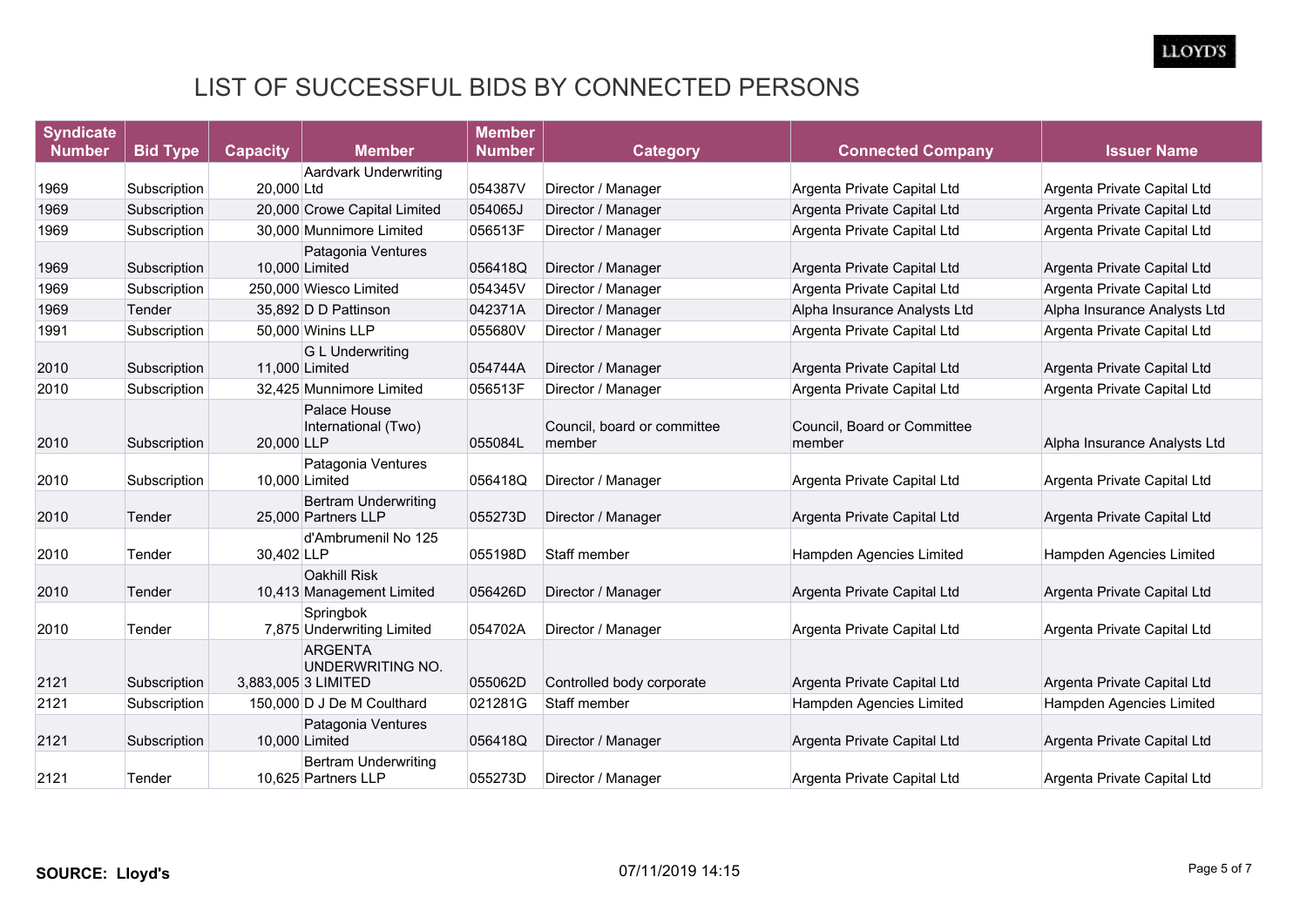| <b>Syndicate</b> |                 |                 |                                               | <b>Member</b> |                                        |                             |                             |
|------------------|-----------------|-----------------|-----------------------------------------------|---------------|----------------------------------------|-----------------------------|-----------------------------|
| <b>Number</b>    | <b>Bid Type</b> | <b>Capacity</b> | <b>Member</b>                                 | <b>Number</b> | <b>Category</b>                        | <b>Connected Company</b>    | <b>Issuer Name</b>          |
|                  |                 |                 | d'Ambrumenil No 125                           |               |                                        |                             |                             |
| 2121             | Tender          | 6,713 LLP       |                                               | 055198D       | Staff member                           | Hampden Agencies Limited    | Hampden Agencies Limited    |
| 2121             | Tender          |                 | 5,250 M R P Doughty                           | 033400Z       | Director / Manager                     | Argenta Private Capital Ltd | Argenta Private Capital Ltd |
| 2121             | Tender          |                 | Oakhill Risk<br>14,588 Management Limited     | 056426D       | Director / Manager                     | Argenta Private Capital Ltd | Argenta Private Capital Ltd |
| 2121             | Tender          |                 | Springbok<br>11,456 Underwriting Limited      | 054702A       | Director / Manager                     | Argenta Private Capital Ltd | Argenta Private Capital Ltd |
| 2525             | Tender          |                 | Springbok<br>11,708 Underwriting Limited      | 054702A       | Director / Manager                     | Argenta Private Capital Ltd | Argenta Private Capital Ltd |
| 2689             | Tender          |                 | NAMECO (NO. 1042)<br>20,489 LIMITED           | 056117G       | Body corporate under common<br>control | Hampden Agencies Limited    | Hampden Agencies Limited    |
| 2689             | Tender          |                 | NAMECO (NO.234)<br>78,445 LIMITED             | 054403J       | Staff member                           | Hampden Agencies Limited    | Hampden Agencies Limited    |
| 2689             | Tender          |                 | 56,756 Nomina No 154 LLP                      | 055214V       | Staff member                           | Hampden Agencies Limited    | Hampden Agencies Limited    |
| 2791             | Subscription    |                 | 30,000 Phatchance Limited                     | 056382N       | Director / Manager                     | Argenta Private Capital Ltd | Argenta Private Capital Ltd |
| 2791             | Subscription    |                 | <b>Rechter Underwriting</b><br>22,824 Limited | 054857D       | Director / Manager                     | Argenta Private Capital Ltd | Argenta Private Capital Ltd |
| 2791             | Tender          |                 | Carrick Capital (UK)<br>27,720 Limited        | 054651H       | Director / Manager                     | Argenta Private Capital Ltd | Argenta Private Capital Ltd |
| 2791             | Tender          |                 | Jennings Underwriting<br>30,000 Limited       | 054205A       | Director / Manager                     | Argenta Private Capital Ltd | Argenta Private Capital Ltd |
| 2791             | Tender          |                 | 1,000,000 Map Capital Limited                 | 054754F       | Corporate member / candidate           | <b>MAP Capital Limited</b>  | <b>MAP Capital Limited</b>  |
| 2791             | Tender          | 230,992 Limited | <b>Meacock Underwriting</b>                   | 054206H       | Corporate member / candidate           | S.A. Meacock & Co Limited   | S.A. Meacock & Co Limited   |
| 2791             | Tender          |                 | 50,000 M G H Heald                            | 038549D       | Director / Manager                     | Argenta Private Capital Ltd | Argenta Private Capital Ltd |
| 2791             | Tender          |                 | Oakhill Risk<br>11,763 Management Limited     | 056426D       | Director / Manager                     | Argenta Private Capital Ltd | Argenta Private Capital Ltd |
| 2791             | Tender          |                 | Springbok<br>10,152 Underwriting Limited      | 054702A       | Director / Manager                     | Argenta Private Capital Ltd | Argenta Private Capital Ltd |
| 4444             | Subscription    |                 | 7.505 Ancama Limited                          | 056419C       | Director / Manager                     | Argenta Private Capital Ltd | Argenta Private Capital Ltd |
| 4444             | Subscription    |                 | 3,000 Winins LLP                              | 055680V       | Director / Manager                     | Argenta Private Capital Ltd | Argenta Private Capital Ltd |
| 4444             | Tender          |                 | Springbok<br>6,972 Underwriting Limited       | 054702A       | Director / Manager                     | Argenta Private Capital Ltd | Argenta Private Capital Ltd |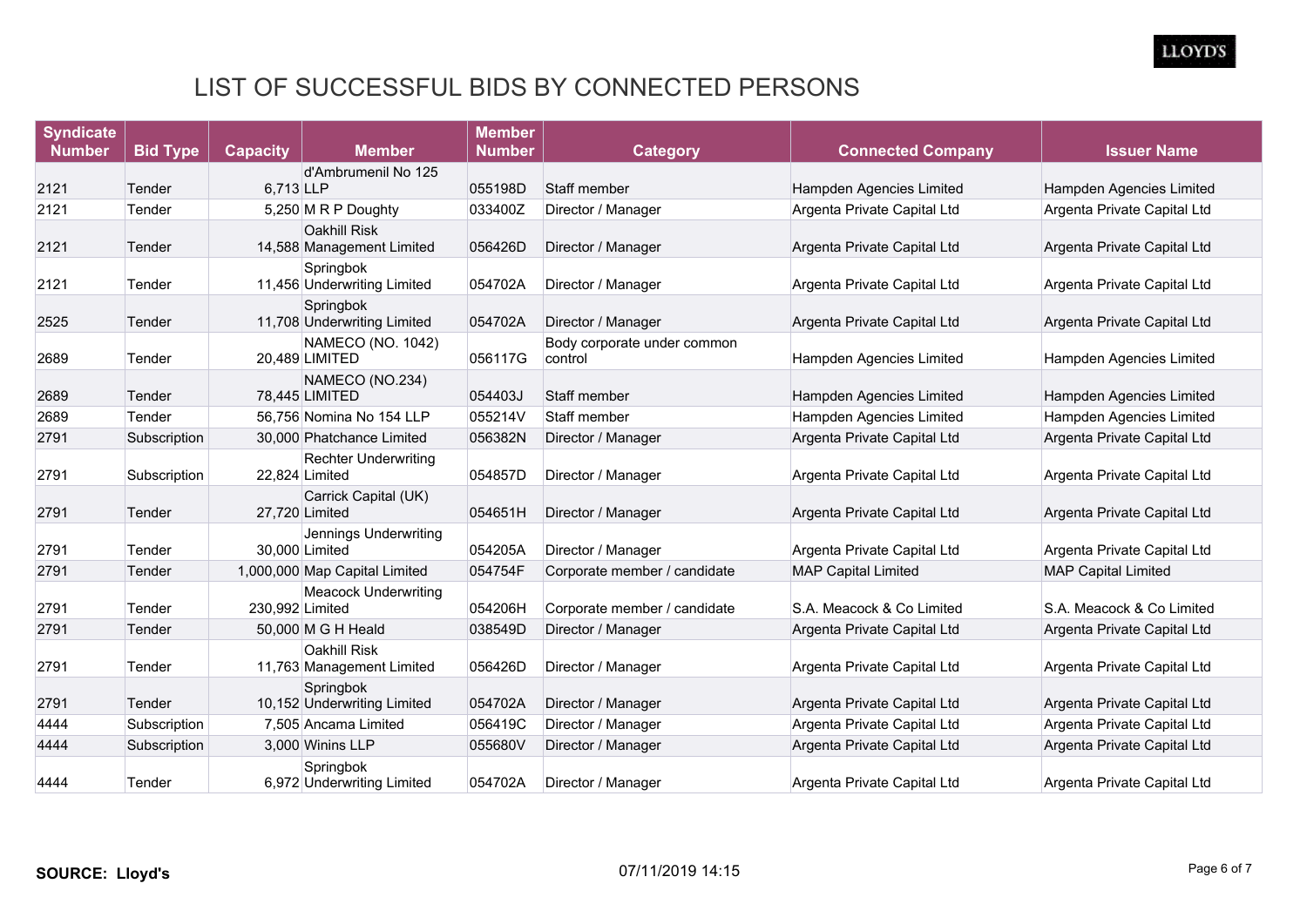

| <b>Syndicate</b><br><b>Number</b> | <b>Bid Type</b> | <b>Capacity</b> | <b>Member</b>                                    | <b>Member</b><br><b>Number</b> | Category           | <b>Connected Company</b>    | <b>Issuer Name</b>          |
|-----------------------------------|-----------------|-----------------|--------------------------------------------------|--------------------------------|--------------------|-----------------------------|-----------------------------|
| 5886                              | Subscription    |                 | <b>Chedid Nameco</b><br>20,000 Limited           | 056676Z                        | Director / Manager | Argenta Private Capital Ltd | Argenta Private Capital Ltd |
|                                   |                 |                 |                                                  |                                |                    |                             |                             |
| 5886                              | Subscription    |                 | Patagonia Ventures<br>3.140 Limited              | 056418Q                        | Director / Manager | Argenta Private Capital Ltd | Argenta Private Capital Ltd |
| 5886                              | Tender          | 9.514 LLP       | d'Ambrumenil No 125                              | 055198D                        | Staff member       | Hampden Agencies Limited    | Hampden Agencies Limited    |
| 5886                              | Tender          |                 | 3,000 M R P Doughty                              | 033400Z                        | Director / Manager | Argenta Private Capital Ltd | Argenta Private Capital Ltd |
| 5886                              | Tender          |                 | <b>Oakhill Risk</b><br>11,114 Management Limited | 056426D                        | Director / Manager | Argenta Private Capital Ltd | Argenta Private Capital Ltd |
| 5886                              | Tender          |                 | <b>Real Alternatives</b><br>26.667 Limited       | 056076B                        | Director / Manager | Argenta Private Capital Ltd | Argenta Private Capital Ltd |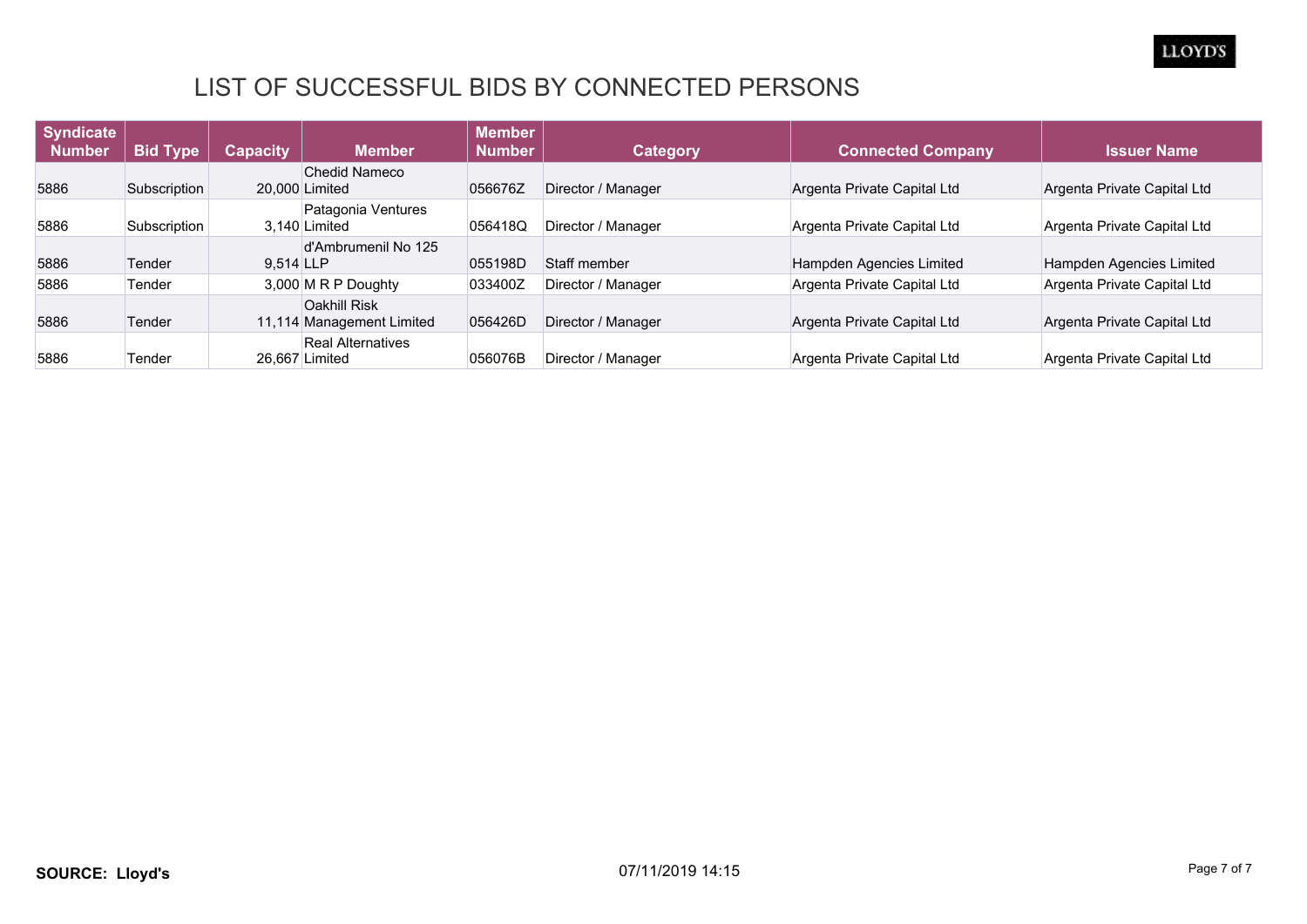# CONNECTED PERSONS

| <b>Member</b><br>Code | <b>Member Name</b>                   | <b>Connection Category</b>          |
|-----------------------|--------------------------------------|-------------------------------------|
| 019629V               | A J Sparrow                          | Director / Manager                  |
| 021281G               | D J De M Coulthard                   | Staff member                        |
| 025474G               | Stephen Mark Wilcox                  | Director / Manager                  |
| 033400Z               | M R P Doughty                        | Director / Manager                  |
| 038549D               | M G H Heald                          | Director / Manager                  |
| 042371A               | D D Pattinson                        | Director / Manager                  |
| 054065J               | <b>Crowe Capital Limited</b>         | Director / Manager                  |
| 054205A               | Jennings Underwriting Limited        | Director / Manager                  |
| 054206H               | <b>Meacock Underwriting Limited</b>  | Corporate member / candidate        |
| 054213J               | Silver Lining 55 Limited             | Director / Manager                  |
| 054230V               | Mottram Underwriting Limited         | Director / Manager                  |
| 054345V               | Wiesco Limited                       | Director / Manager                  |
| 054387V               | Aardvark Underwriting Ltd            | Director / Manager                  |
| 054403J               | NAMECO (NO.234) LIMITED              | Staff member                        |
| 054500X               | Norfolk Underwriting Limited         | Director / Manager                  |
| 054651H               | Carrick Capital (UK) Limited         | Director / Manager                  |
| 054702A               | Springbok Underwriting Limited       | Director / Manager                  |
| 054712F               | Kling Investment Limited             | Director / Manager                  |
| 054744A               | <b>G L Underwriting Limited</b>      | Director / Manager                  |
| 054754F               | Map Capital Limited                  | Corporate member / candidate        |
| 054857D               | <b>Rechter Underwriting Limited</b>  | Director / Manager                  |
| 054916E               | NAMECO (NO.811) LIMITED              | Director / Manager                  |
| 055027B               | ICP Capital Limited                  | Body corporate under common control |
| 055062D               | ARGENTA UNDERWRITING NO.3 LIMITED    | Controlled body corporate           |
| 055084L               | Palace House International (Two) LLP | Council, board or committee member  |
| 055198D               | d'Ambrumenil No 125 LLP              | Staff member                        |
| 055214V               | Nomina No 154 LLP                    | Staff member                        |
| 055273D               | Bertram Underwriting Partners LLP    | Director / Manager                  |
| 055476Q               | Monksfield LLP                       | Director / Manager                  |
| 055539H               | <b>LAF Capital Limited</b>           | Director / Manager                  |
| 055680V               | Winins LLP                           | Director / Manager                  |
| 055862G               | NAMECO (NO. 968) LIMITED             | Staff member                        |
| 055918A               | Piedmont Underwriting LLP            | Director / Manager                  |
| 055987N               | Oakbrook Underwriting LLP            | Director / Manager                  |